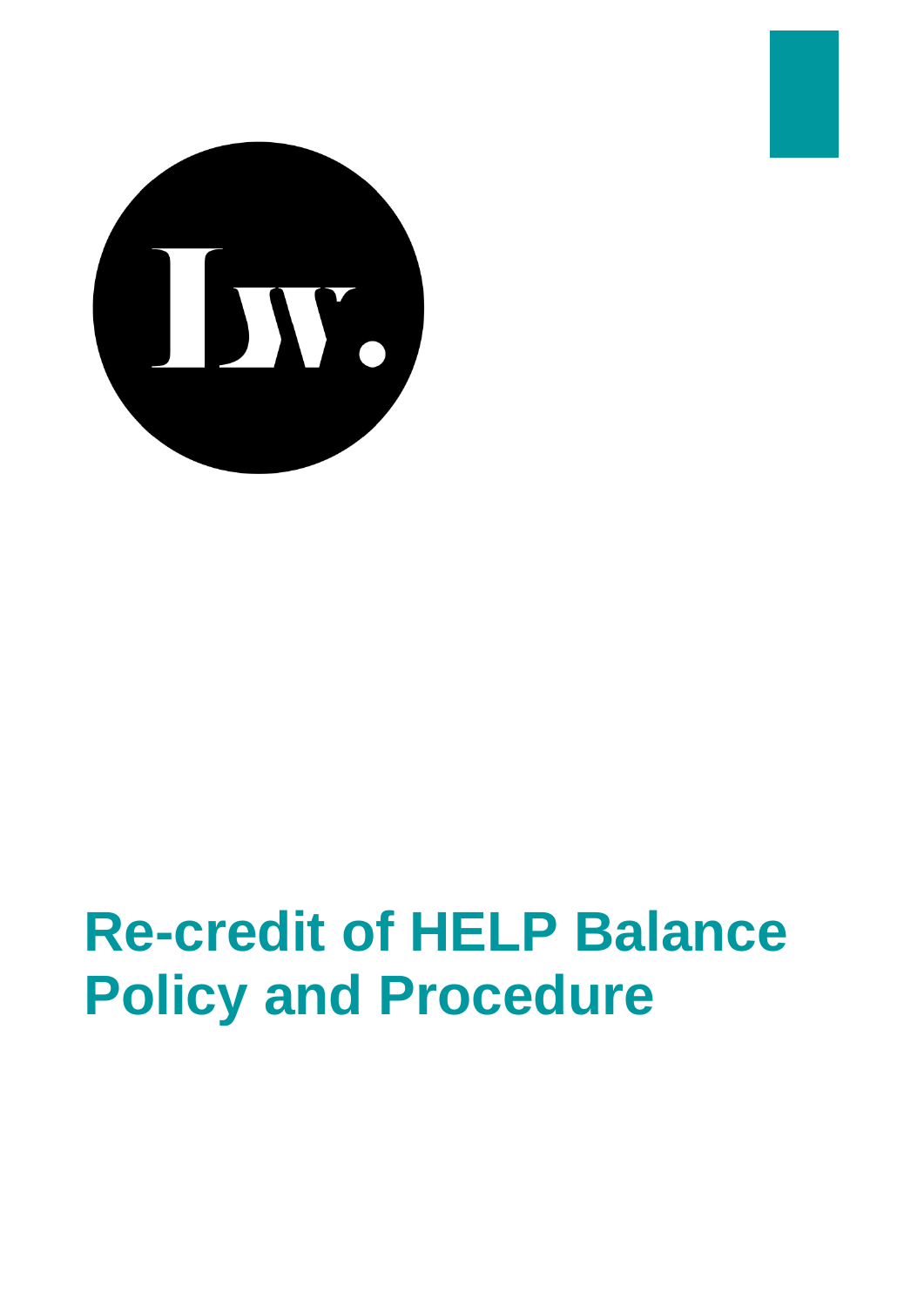# **TABLE OF CONTENTS**

| 2.             |  |
|----------------|--|
| 3 <sub>1</sub> |  |
| 4.             |  |
| 5 <sub>1</sub> |  |
| 6.             |  |
| 7 <sub>1</sub> |  |
| 8.             |  |
| 9.             |  |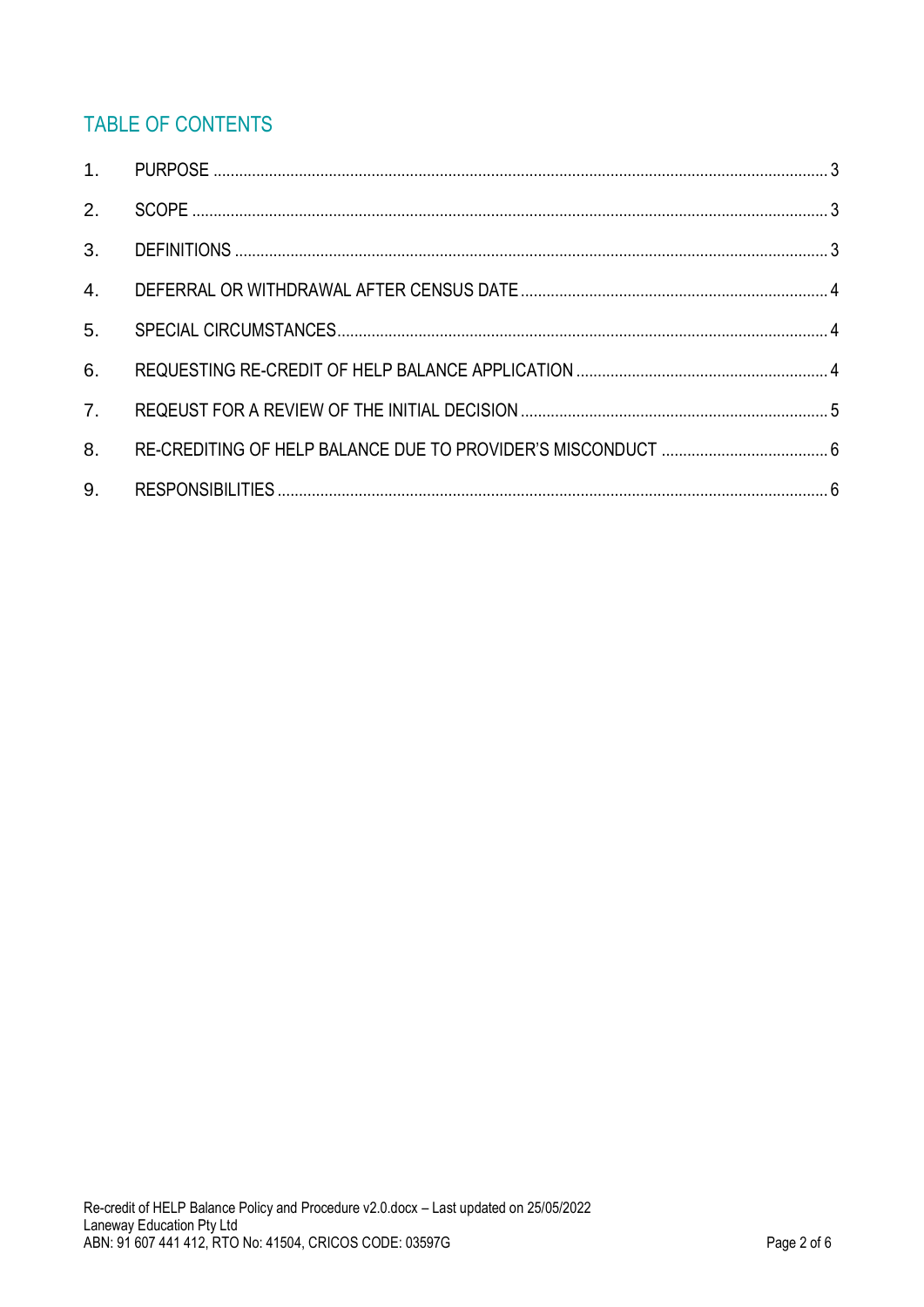### <span id="page-2-0"></span>**1. PURPOSE**

1.1 This document specifies how Laneway Education (the College) will administer the application for re-crediting a HELP balance due to special circumstances for domestic learners enrolled in a course of study or unit of study using VET Student Loans after census date.

### <span id="page-2-1"></span>**2. SCOPE**

2.1 This document applies to all staff and domestic learners enrolled in a course of study or unit of study using VET Student Loans.

#### <span id="page-2-2"></span>**3. DEFINITIONS**

- 3.1 *Deferral* is a learner led process to postpone the start of study in a new course.
- 3.2 *Leave of Absence* is a learner led process to suspend their commenced studies for a period of time greater than two weeks, after which time the learner may recommence study.
- 3.3 *Suspension* is a college led process to suspend the enrolment of a learner for a period of time, after which time the learner may recommence study.
- 3.4 *Cancellation* is to cancel the learner's enrolment and any associated confirmation of enrolment (CoE).
- 3.5 *Compassionate or compelling circumstances*: are generally those circumstances beyond the control of the learner and which have an impact upon the learner's course progress or wellbeing. These could include, but are not limited to:
	- 3.5.1 serious illness or injury, where a medical certificate states that the learner was unable to attend classes for a stated period of time;
	- 3.5.2 bereavement of close family members such as parents or grandparents;
	- 3.5.3 major political upheaval or natural disaster in the home country requiring emergency travel and this has impacted on the learner's studies;

or

- 3.5.4 a traumatic experience which could include:
	- a) involvement in, or witnessing of a serious accident;
	- b) witnessing or being the victim of a serious crime.

and this has impacted on the learner (these cases should be supported by police or psychologists' reports);

- 3.5.5 where the College was unable to offer a pre-requisite unit; or
- 3.5.6 inability to begin studying on the course commencement date due to delay in receiving a student visa.
- 3.6 *Director: QAA* refers to our Director of Quality Assurance and Accreditation or delegated college representative
- 3.7 *Course(s) of Study*: refers to all courses and education services on the College scope of registration as an RTO.
- 3.8 *Term*: refers to a study period of usually 10 weeks with a published start date, end date and census date.
- 3.9 *Census Date*: refers to the date published for each study period which is at least 20% into the study period. The census date is the last date where the learner can withdraw or defer from their course of study or a unit of study without incurring a HELP debt as the financial penalty.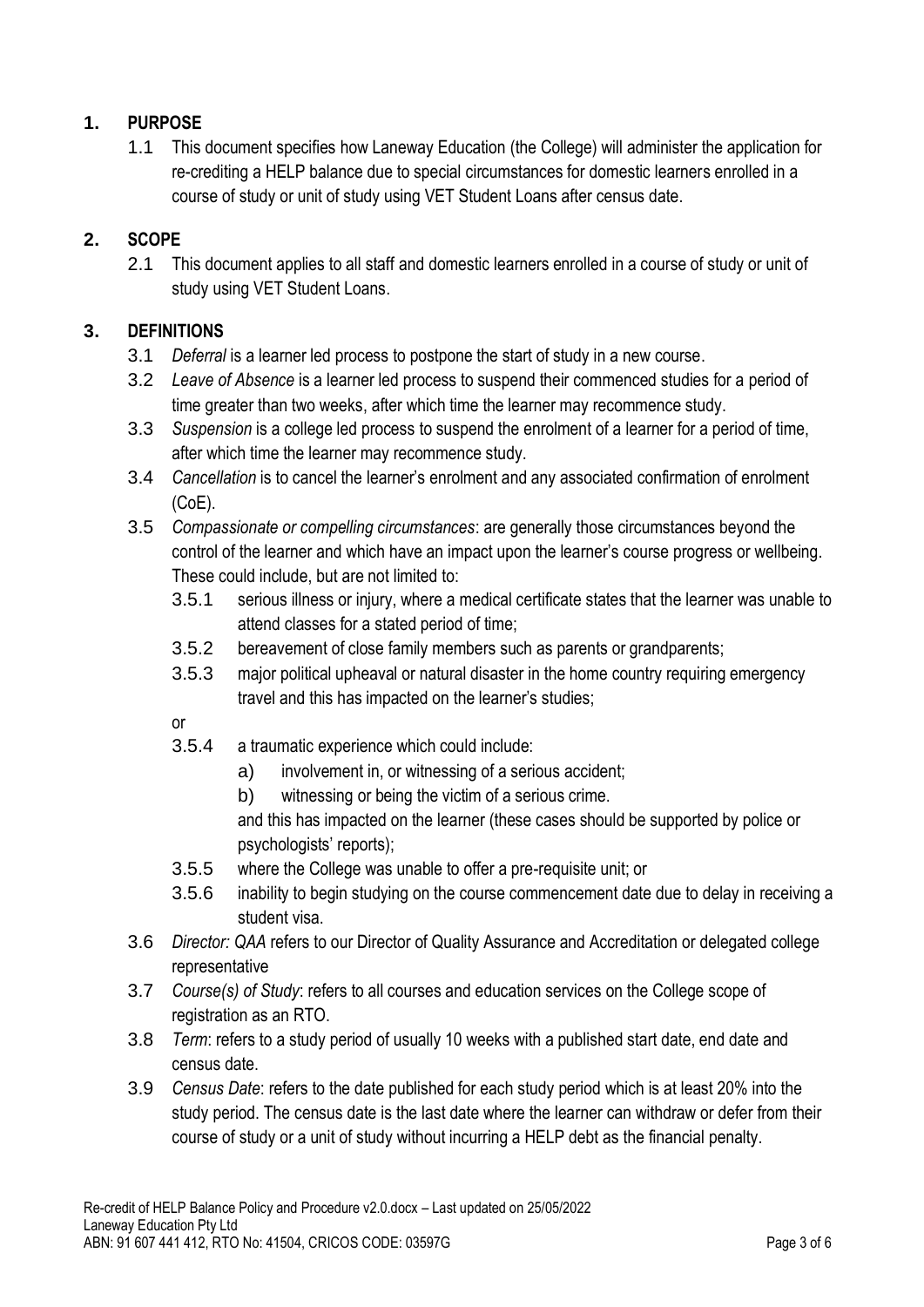- 3.10 *Unit(s) of Competency*: refers to the individual competencies as part of the training package and course.
- 3.11 *Unit(s) of Study*: refers to a discrete unit a learner enrols into and usually contains at least one or more unit(s) of competencies as a cluster of learning and assessment activity(s).

### <span id="page-3-0"></span>**4. DEFERRAL OR WITHDRAWAL AFTER CENSUS DATE**

- 4.1 A domestic learner who enrolled in an approved VET Student Loan course may apply to defer or withdraw from the course of study or one or more units of study, prior to the census date without incurring a HELP debt.
- 4.2 If the application is received after the census date, the learner will:
	- 4.2.1 incur a HELP debt for the unit(s) of study enrolled and will be invoiced accordingly; and
	- 4.2.2 any fee due remains payable; and
	- 4.2.3 where the student has already paid the gap fee or parts of the gap fee, the gap fee or parts of the gap fee paid will be non-refundable.
- 4.3 The learner will still be required to pay the full fee as determined for the unit of study and repay their VET Student Loan debt as stated in section 4.2 above unless the learner can demonstrate special circumstances as outlined in section 5 below.

#### <span id="page-3-1"></span>**5. SPECIAL CIRCUMSTANCES**

- 5.1 If a domestic learner enrolled in an approved course of study or unit of study using VET Student Loans wishes to withdraw from a course or selected unit of study after the Census Date, due to special circumstances, the domestic learner can apply to have the VET Student Loan balance recredited and the HELP debt removed and any gap fee paid upfront refunded.
- 5.2 The College needs to be satisfied that special circumstances apply for the re-credit and refund to be approved. The domestic learner must be able to prove that the circumstances;
	- 5.2.1 were beyond their control; and
	- 5.2.2 did not make their full impact until on or after the census date; and
	- 5.2.3 made it impracticable to complete the unit(s) of study requirements.
- 5.3 The following reasons usually don't constitute special circumstances;
	- 5.3.1 change of mind
	- 5.3.2 non-attendance or failing of assessments or not meeting course progress
	- 5.3.3 known medical pre-conditions prior commencing the course of study
	- 5.3.4 known or predictable or avoidable changes in personal circumstance
	- 5.3.5 incidents or accidents that were predictable or avoidable
	- 5.3.6 any other circumstances where the domestic learner has a reasonable choice and chance to avoid the circumstances leading to the deferral or withdrawal.
- 5.4 The following reasons may constitute special circumstances;
	- 5.4.1 Serious illness or injury where a medical certificate states that a student is unable to study
	- 5.4.2 Bereavement of close family members, e.g parents, kids and dependents or siblings
	- 5.4.3 Traumatic experiences that impact the student's ability to study and can be testified by a professional.
	- 5.4.4 Natural disasters, pandemics or legislative directions by state or federal authorities

#### <span id="page-3-2"></span>**6. REQUESTING RE-CREDIT OF HELP BALANCE APPLICATION**

Re-credit of HELP Balance Policy and Procedure v2.0.docx – Last updated on 25/05/2022 Laneway Education Pty Ltd ABN: 91 607 441 412, RTO No: 41504, CRICOS CODE: 03597G Page 4 of 6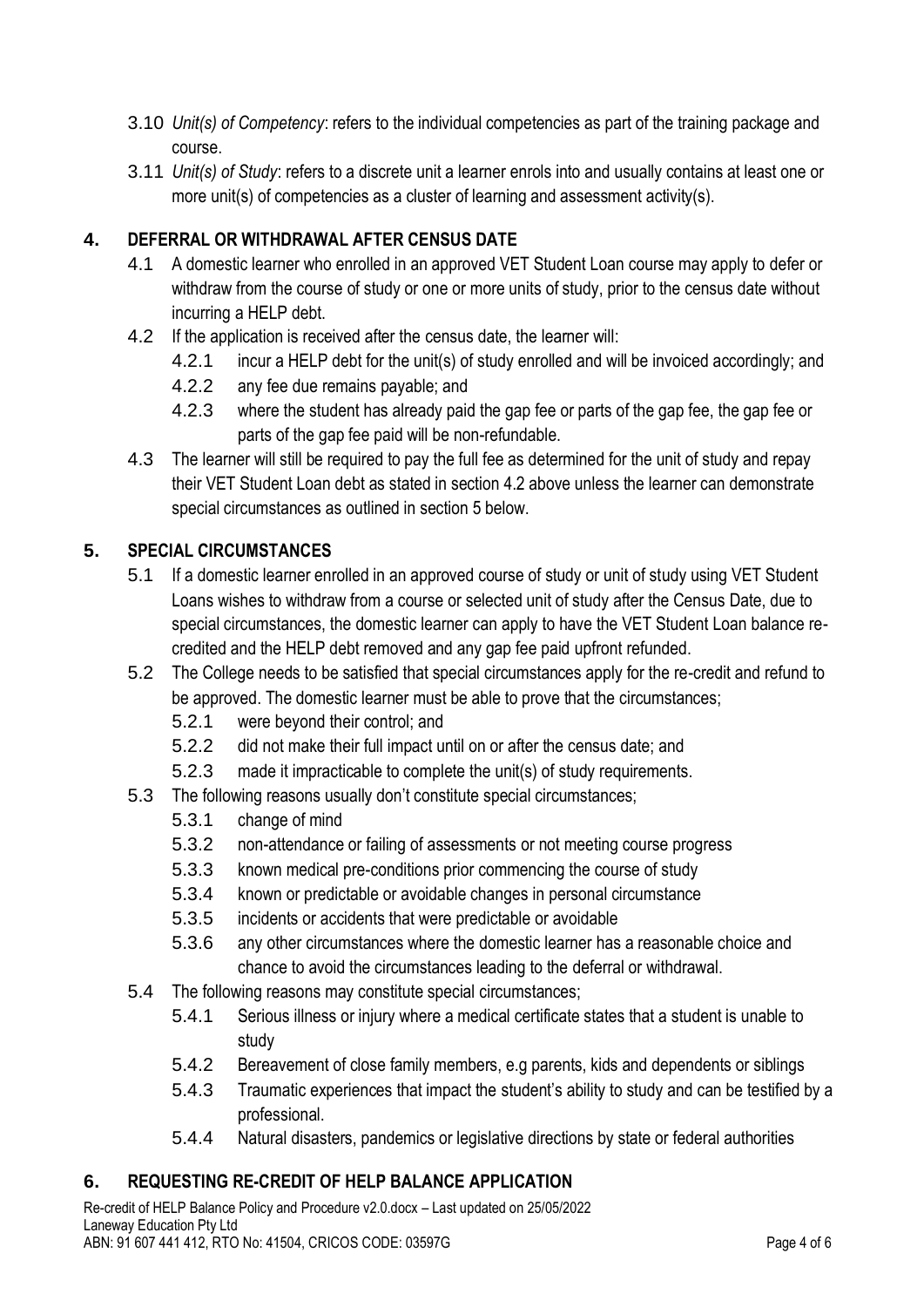- 6.1 The re‑crediting of HELP balance application must be made within 12 months after the census date for the course or unit of study in that fee period. The College may exercise its discretion to waive this requirement if it feels that it was not possible for the application to be made within the required 12-month period.
- 6.2 A domestic learner must complete the Application to Re-Credit HELP Balance form available on the College website, and attach any applicable supporting documentation.
- 6.3 The Administration and Enrolment Officer will review the application request for re-credit of HELP balance due to special circumstances. Each application will be examined and determined on its merits by considering the learner's claim together with supporting documentation substantiating the claim.
- 6.4 If the application is approved, the learner's VET Student Loan balance will be re-credited and any gap fee paid refunded. The Administration and Enrolment Officer will notify the learner in writing of the decision within 28 days, including reasons for the decision.
- 6.5 If the application is being rejected, the Administration and Enrolment Officer will notify the learner in writing of the decision within 28 days, including reasons for the decision and the step for seeking an internal review of the decision.

## <span id="page-4-0"></span>**7. REQEUST FOR A REVIEW OF THE INITIAL DECISION**

- 7.1 If the domestic learner is not satisfied with the rejection for re-crediting of HELP balance application, he/she can apply for a review of the initial decision made by the Administration and Enrolment Officer
- 7.2 The application for review must:
	- 7.2.1 be made within 28 days of receipt of the initial decision; and
	- 7.2.2 state the reasons for requesting the review; and
	- 7.2.3 provide additional relevant evidence to support the request.
- 7.3 A domestic learner must submit the review request in writing, either by mail or email to the College
- 7.4 There is no charge for consideration or review of decisions, unless a review is requested from the Administrative Appeals Tribunal (AAT).
- 7.5 The Director: QAA as the appointed Review Officer will acknowledge receipt of the application for review of a decision in writing within 10 working days after receiving the request.
- 7.6 The Review Officer will review the information from the original decision and then assess any new evidence provided by the learner.
- 7.7 If the application is approved, the learner's VET Student Loan balance will be re-credited and any gap fee paid refunded. Review Officer will notify the learner in writing of the decision within 28 days, including reasons for the decision.
- 7.8 If the application is being rejected, the Review Officer will notify the learner in writing of the decision within 28 days, including reasons for the decision and the learner's right to apply to the Administrative Appeals Tribunal if they disagree with the Review Officer's decision.
- <span id="page-4-1"></span>7.9 The Director: QAA will maintain a record of all communication with the domestic learner regarding the request, along with all relevant documentation, in the domestic learner's file.